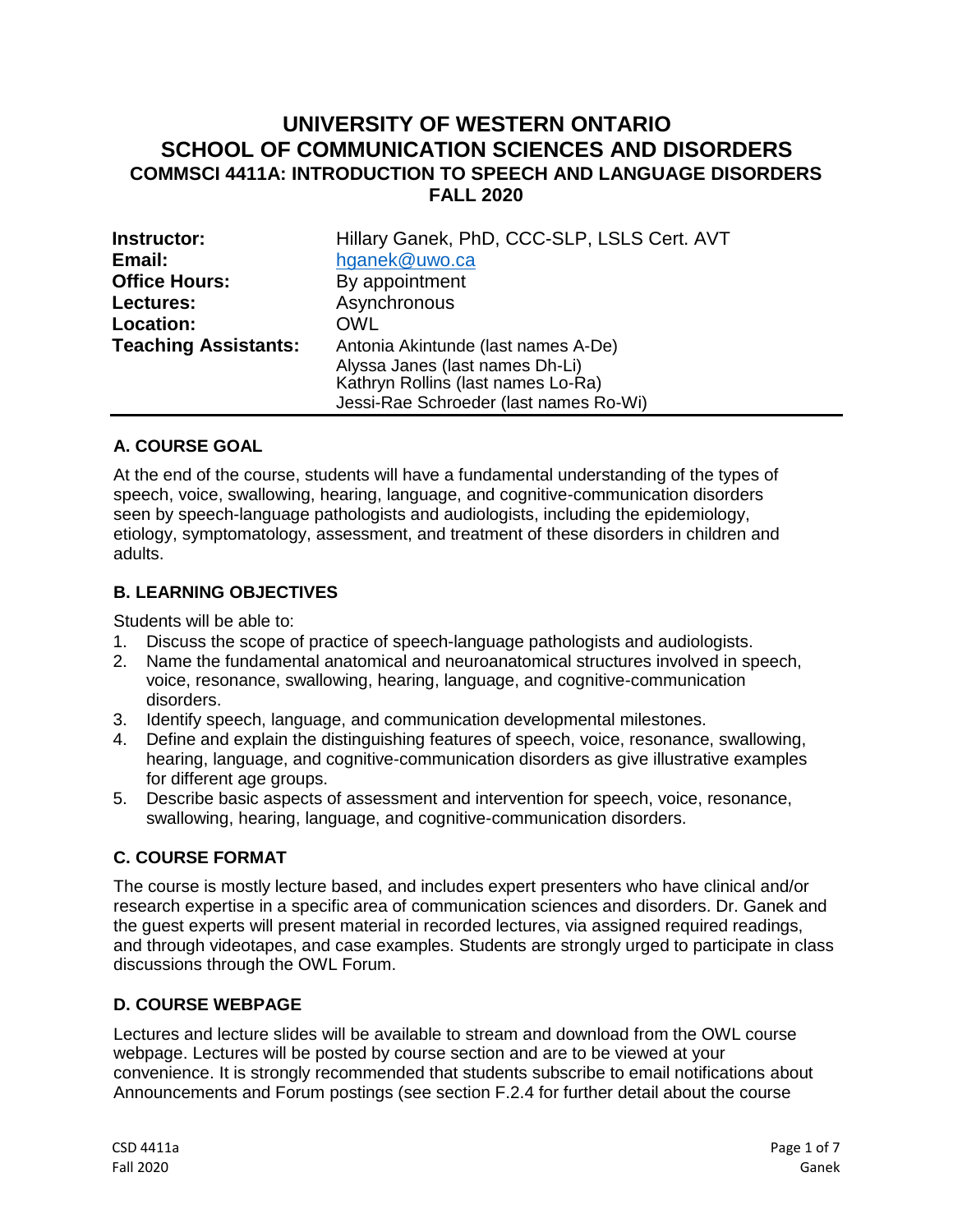Forum) on the OWL course site or ensure that they check the course website on a regular basis.

## **E. REQUIRED TEXT AND READINGS**

There is one required textbook. It is available electronically through the Western Library. Please refer to the 'Course Readings' link on the OWL site. The book is also available for purchase in hardcopy format at the Main Campus Book Store, Amazon, or electronic format via [iTunes/iBooks](https://itunes.apple.com/us/book/id1253239773) or [Google Play:](https://play.google.com/store/books/details?id=VlkpDwAAQBAJ)

Robb, M. P. (2020). *Intro: a guide to communication sciences and disorders,* **3rd edition**. San Diego, CA: Plural Publishing.

#### **F. COURSE REQUIREMENTS AND GRADING**

#### **F.1 Student Responsibilities**

- 1. Obtain readings (other than the textbook) and lecture slides from course website
- 2. Complete assigned readings **prior** to lecture
- 3. Attend lectures and expert presentations
- 4. Participate in class discussions
- 5. Complete three examinations
- 6. Complete one written assignment
- 7. Complete reflections on two expert sessions and three peer rankings for each expert reflection

#### **F.2 Grading**

Students will be evaluated on the basis of their performance on:

| <b>Component</b>                      | <b>Date</b>                                             | % of Course<br>Grade  |
|---------------------------------------|---------------------------------------------------------|-----------------------|
| Exam 1: Foundations & Hearing         | September 28-29                                         | 25                    |
| Assignment: Individual Experience     | Oct 16 @ 11:59pm                                        | 15                    |
| Exam 2: Developmental                 | October 22-23                                           | 25                    |
|                                       | Assigned Nov 9 @ 9am<br>2. Reflections due Nov 16 @ 9am | 10                    |
| Expert Reflections with peer rankings | 3. Peer Rankings due Nov 23 @ 9am                       | $(2 \times 5\%$ each) |
| Exam 3: Acquired                      | <b>TBA</b> (during Exam period)                         | 25                    |

The policy of the CSD program is that the assigned course grade is the instructor's final assessment of a student's performance and already includes any and all grade rounding an instructor has chosen to implement. Assigned grades "close to" X% will not be further rounded up, with the exception that grades submitted with decimal percentages are rounded up or down to the nearest integer by the Registrar before appearing on the student's record.

#### **F.2.1 Examinations**

Exam Format:

- Examinations consist of a combination of objective questions and case studies in multiple choice, true/false, and diagram formats.
- Exams will be conducted online through the OWL website. A 'practice' exam is available on OWL to familiarize students to the online testing system.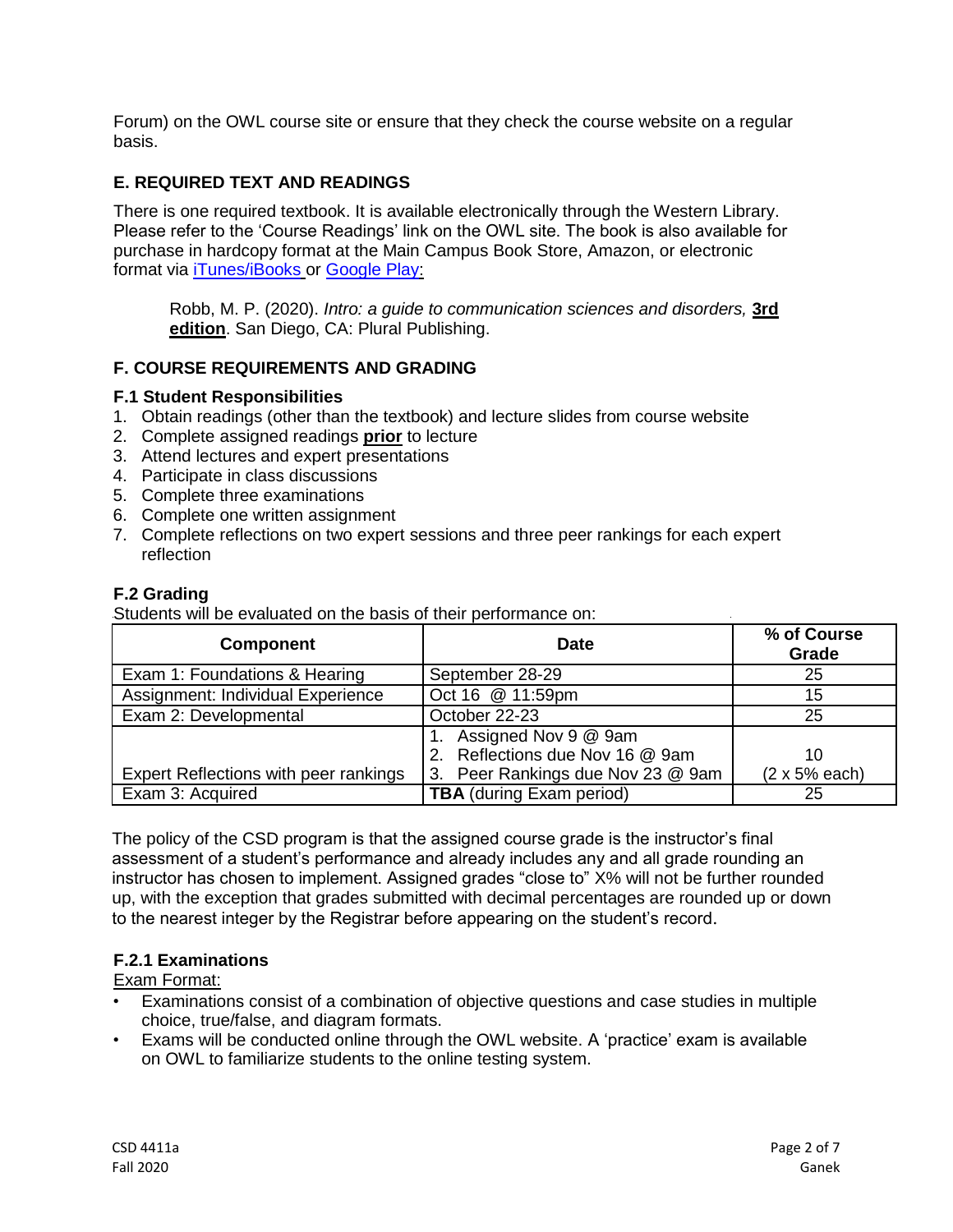- Exams must be completed within 1.5hrs and can be written anytime within the set dates and Western University's hours of instruction for first-entry undergraduate programs (8:30am-10pm Monday-Thursday; 8:30am- 5:30pm Friday)
- Exam Content:
	- Students are responsible for the material from assigned readings and the lectures. Questions may be taken from material in the assigned readings even though it may not have been discussed directly in class.
	- The examinations are **not cumulative**.
		- Exam 1 will cover material from Week 1, 2, & 3.
		- Exam 2 will cover material from Week 5, 6, & 7.
		- Exam 3 will cover material from Week 10, 11, 12, & 13

## **F.2.2 Assignment**

Students will complete one assignment to help them learn about one individual's experience with having a communication disorder. Students will prepare an overview of the *personal experience* of one individual with a communication disorder. The individual experience should centre on a communication disorder (i.e., a disorder of speech, voice, resonance, swallowing, hearing, language, or cognitive-communication), and be directly related to the discipline of communication sciences and disorders or to the professions of audiology or speech-language pathology. For example, if the selected disorder is autism, the summary should specifically focus on the speech/language/communication impairments in autism.

Further details about content are provided in the Assignment folder on OWL and during the lecture in Week 4 (Sept. 28). Students are encouraged to discuss their topic and content with Dr. Ganek or the Teaching Assistants during in a scheduled appointment or via e-mail.

## Assignment Submission Procedure:

Students are required to submit their assignments **electronically by 5:00 pm on October 16** via the course website. Late submissions will receive a late penalty (see F.2.5 for more information on late assignment policies).

## **F.2.3 Expert Reflections with Peer Rankings**

## Expert Presentations

- During Week 8, students will have the privilege of listening to multiple presentations by experts in communication disorders.
- The task in preparing reflections on the expert presentations is for students to reflect on an element of the presentation that was interesting to them, not to summarize the entire talk. So, writing down everything that the speakers say or have on their slides is not necessary for successful completion of the expert reflections. Instead, students should sit back and enjoy the expert presentations, and only take notes about what is new, interesting, and surprising to them, that is, things that made them think!

## Reflections:

- On Friday, **Monday November 9 at 9:00am**, students will be randomly assigned two expert presentations via two Assignments posted on the course website. Students must complete **both** reflection assignments.
- For each assigned expert presentation, students will submit a reflection that a) discusses an aspect of that presentation of greatest interest to them, and b) relates it to what they have learned in the course.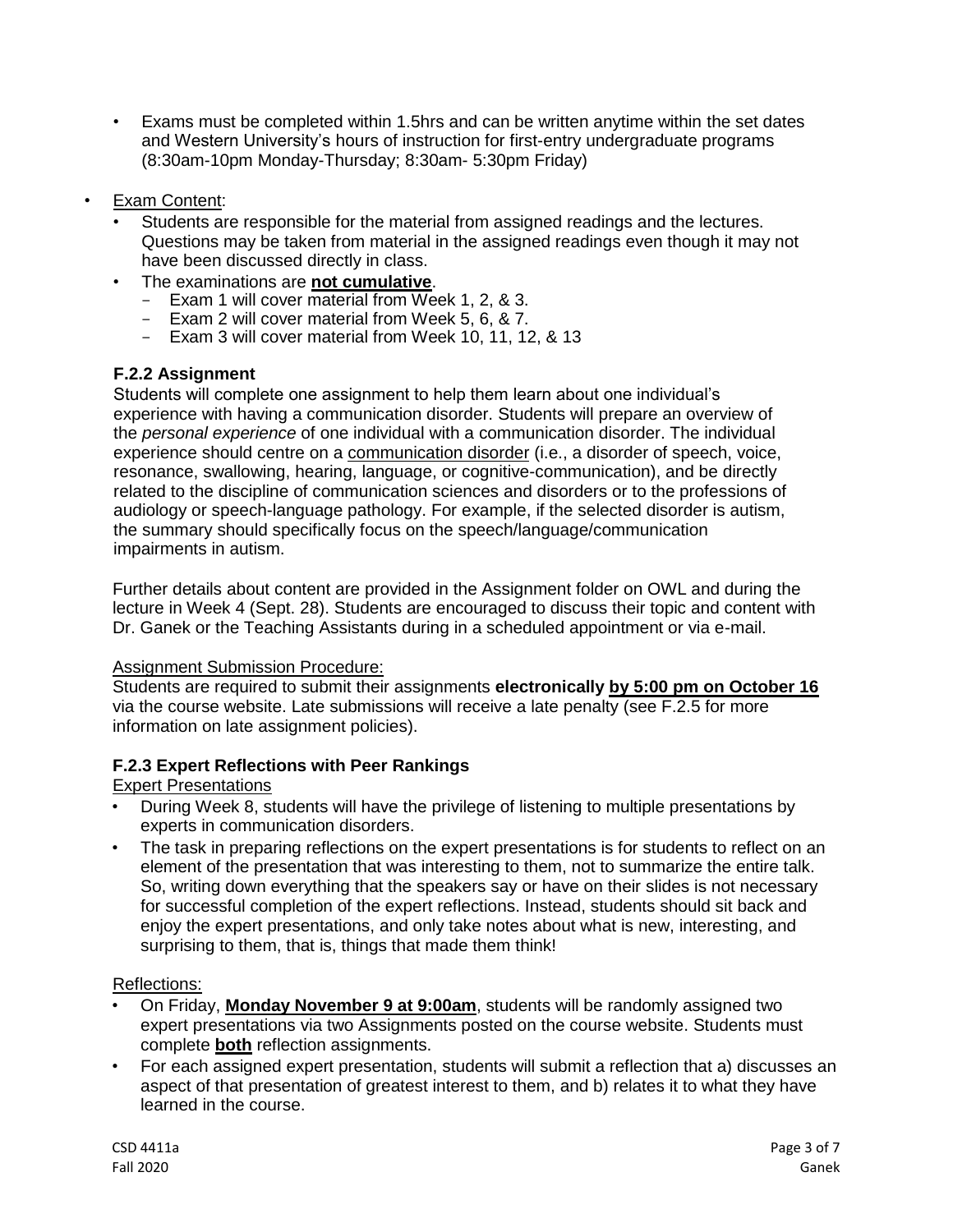- Each reflection should:
	- a. clearly identify an aspect of the expert presentation that the student found most interesting
	- b. thoughtfully relate that aspect of the expert presentation to course content (e.g., Dr. Ganek's lectures, textbook, assignment)
	- c. accurately represent the content of the expert presentation and the course
	- d. be well-written with strong clarity of expression and organization
	- e. be no more than 300 words
- Each reflection is worth 5 marks and will consist of an average of the four marks assigned by four anonymous peer rankers (see below).
- Both reflections are due **electronically by 9:00 am on Monday November 16th**. Because the assignment of peer rankers depends on submission by this deadline, late submissions cannot be accepted (see F.2.5 for more information on late assignment policies).

#### Peer Rankings:

- Immediately following the reflection submission deadline (i.e., on Nov 16 at 9:10 am), each student will be assigned six reflections submitted by other students on the course website. The assigned peer reflections will have been written about the same expert presentations for which the peer ranker prepared his/her own reflections (3 for reflection 1, and 3 for reflection 2).
- The student will read the first set of assigned reflections then rank order them based on overall quality by assigning each reflection one of the following grades: 5 (best of the 3), 4.5, or 4 (weakest of the four). Each of these grades can be assigned to only one of the three assigned reflections. The student will repeat this process for the second set of three assigned reflections.
- Peer grading is double-blind, meaning that peer rankers will not know the identity of the authors of the reflections they are grading, and the authors will not know the identities of their peer rankers.
- Both sets of peer rankings are due **electronically by 5:00pm on Monday November**  23rd. Students must submit all 3 assigned peer rankings for each reflection by this deadline in order to receive a grade for their own reflections (see F.2.5 for more information).

#### **F.2.4 Student Questions**

Students must use the course website (*Forums* section) to post any questions that they may have about the exams, the assignments, and the reflections. Dr. Ganek or a teaching assistant will post answers to questions submitted on the Forum within 24 hours (weekends and holidays excluded).

Dr. Ganek and the Teaching Assistants will NOT answer any questions 24 hours before or after an exam. Nor will they answer questions during an exam to avoid unfair advantages to those who have not yet submit their work.

#### **F.2.5 Policies on Late Assignments and Missed Exams**

- Students who miss an exam or fail to submit an assignment by the due date will not be allowed to write the exam or have their assignment graded without satisfactory, original written documentation of acute medical or compassionate reasons.
- Students must provide their written documentation to their Faculty Dean's office and not to Dr. Ganek. It will be the Dean's office that will determine whether accommodation is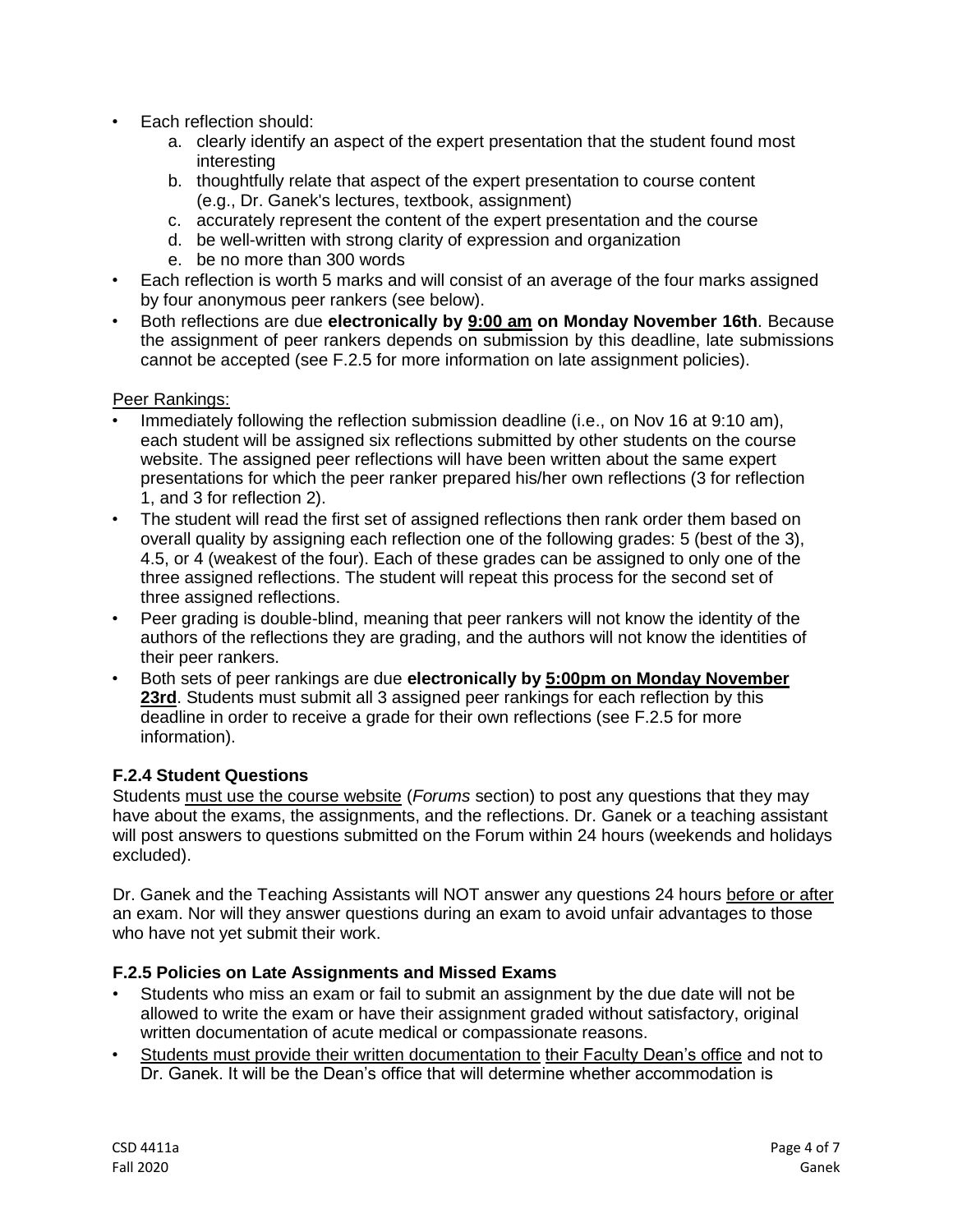warranted. Whenever possible, the documentation should be provided on the day of or within two working days after the scheduled exam or due date.

- As a courtesy, students are asked to inform Dr. Ganek if they will not be submitting their assignment by email in advance of missing the exam or due date.
- In accordance with UWO's medical note policy, a Western Student Medical Certificate (SMC) is required where students are seeking academic accommodation due to illness. This documentation should be obtained at the time of the initial consultation with the physician or walk-in clinic. Where it is not possible to have an SMC completed by the attending physician, students must request documentation sufficient to demonstrate that their ability to meet their academic responsibilities was seriously affected at the time of the exam or due date. For more detailed information, visit Western's [Policy on Accommodation for Illness.](http://www.uwo.ca/univsec/pdf/academic_policies/appeals/accommodation_illness.pdf)
- Every effort will be made to offer a make-up exam for students who have been given accommodation for a missed exam. If the student is unable to attend the make-up exam, the student's final grade will be re-weighted based to the remaining exams and assignments.
- Penalties:
	- The penalty for missing an exam without authorization accommodation is a grade of zero for that exam.
	- The penalty for submitting the assignment after the 5:00pm deadline without authorized accommodation is 10% for each 24 hour period that it is late (e.g., an assignment graded as 16/20 will have 2 points deducted from the mark if submitted between 5:01pm Friday and 5:00pm on Monday, and will be recorded at 14/20.
	- The penalty for failing to submit an assigned Reflection or failing to complete all 3 assigned peer rankings for that Reflection by the 9:00 am deadline without authorized accommodation is a grade of zero for that Reflection.

## **F.2.6 Grading Questions and Appeals**

- Students who wish to appeal the marks given on an exam or assignment are required to present their concerns to Dr. Ganek **in writing one week after** the exam or assignment is returned. This grace period allows students time to reflect on their mark and any feedback given, and to prepare evidence for their position.
- Written appeals of the decision reached by Dr. Ganek on marking for the assignment and exams are to be addressed to the School Director (Dr. Laura Murray, Rm 1004, Elborn College, lmurra57@uwo.ca)
- Written appeals of the decision reached by the School Director are addressed to the Dean of Health Sciences (Dr. Jayne Garland, jgarland@uwo.ca).
- Enquiries may be made with the Western's [Office of the Ombudsperson](http://www.uwo.ca/ombuds/) at any stage of this process.

#### **G. STANDARDS OF SCHOLARSHIP**

Scholastic offences are taken seriously, and students are directed to read the appropriate policy, specifically, the definition of what constitutes a Scholastic Offence, at the following Web site:

[http://www.uwo.ca/univsec/pdf/academic\\_policies/appeals/scholastic\\_discipline\\_undergrad](http://www.uwo.ca/univsec/pdf/academic_policies/appeals/scholastic_discipline_undergrad.pdf) [.pdf](http://www.uwo.ca/univsec/pdf/academic_policies/appeals/scholastic_discipline_undergrad.pdf)

**Students must write their assignment in their own words**. Whenever students take an idea or a passage of text from another author or authors, they must acknowledge their credit by using quotation marks where appropriate and by proper referencing of the sources of the information. Consult with Dr. Ganek and the *Publication Manual of the American Psychological Association – 6 th edition* to ensure proper acknowledgement and citation of previously published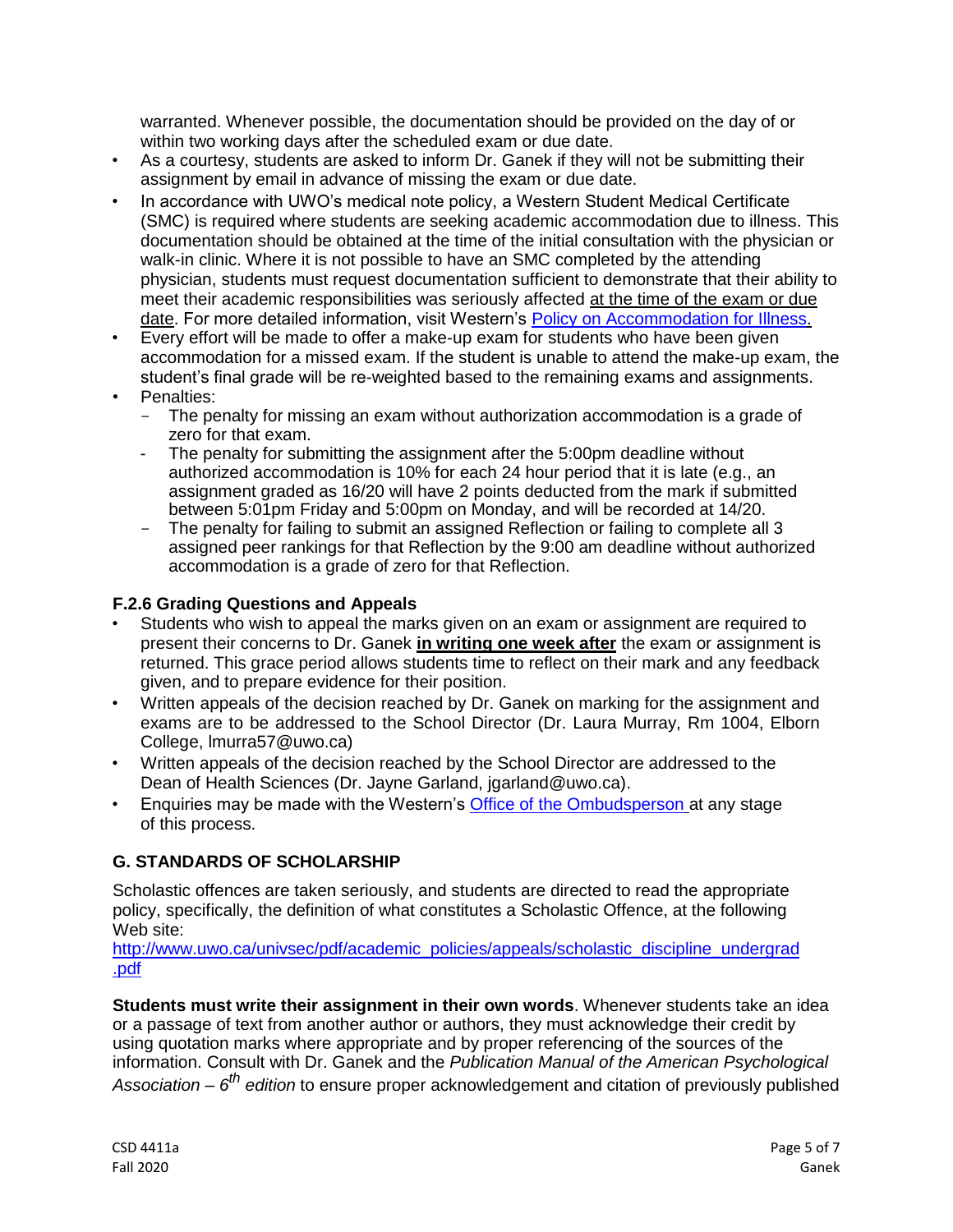material. Plagiarism is the unacknowledged use of another writer's ideas or words, and is a major academic offence.

All required papers are subject to submission for textual similarity review to the commercial plagiarism detection software under license to the University for the detection of plagiarism. All papers submitted for such checking will be included as source documents in the reference database for the purpose of detecting plagiarism of papers subsequently submitted to the system. Use of the service is subject to the licensing agreement, currently between The University of Western Ontario and Turnitin.com [\(http://www.turnitin.com\)](http://www.turnitin.com/).

Computer-marked multiple-choice tests and/or exams may be subject to submission for similarity review by software that will check for unusual coincidences in answer patterns that may indicate cheating.

## **H. CIVILITY IN THE CLASSROOM**

Students are expected to adhere to high standards of conduct while on the OWL website and during examinations, which means showing due consideration for their classmates, the instructor, teaching assistants, and expert presenters. All course participants are asked to comply with the following reasonable expectations for classroom civility:

- 1. Students, the instructor, teaching assistants, and expert presenters will behave in a manner that is welcoming, supportive, and respectful of cultural and individual differences at all times.
- 2. Students are expected to participate in the course by asking questions and contributing comments in the OWL Forum.

#### **I. SUPPORT SERVICES**

Students who have documented disabilities and require exam or classroom accommodation of any kind are strongly encouraged to contact Services for Students with Disabilities (SSD; 519- 661-2147). Staff at SSD will provide guidance about university policies and procedures regarding accommodation for disabilities.

Students who are in emotional/mental distress should refer to [Mental Health@Western](http://www.uwo.ca/uwocom/mentalhealth) for a complete list of options about how to obtain help.

Services related to a variety of other supports can be located at [Registrarial Services, USC](http://www.registrar.uwo.ca/)  [Student](http://westernusc.ca/student-support/) [Support Services, a](http://westernusc.ca/student-support/)nd the [Student Development Centre.](http://www.sdc.uwo.ca/)